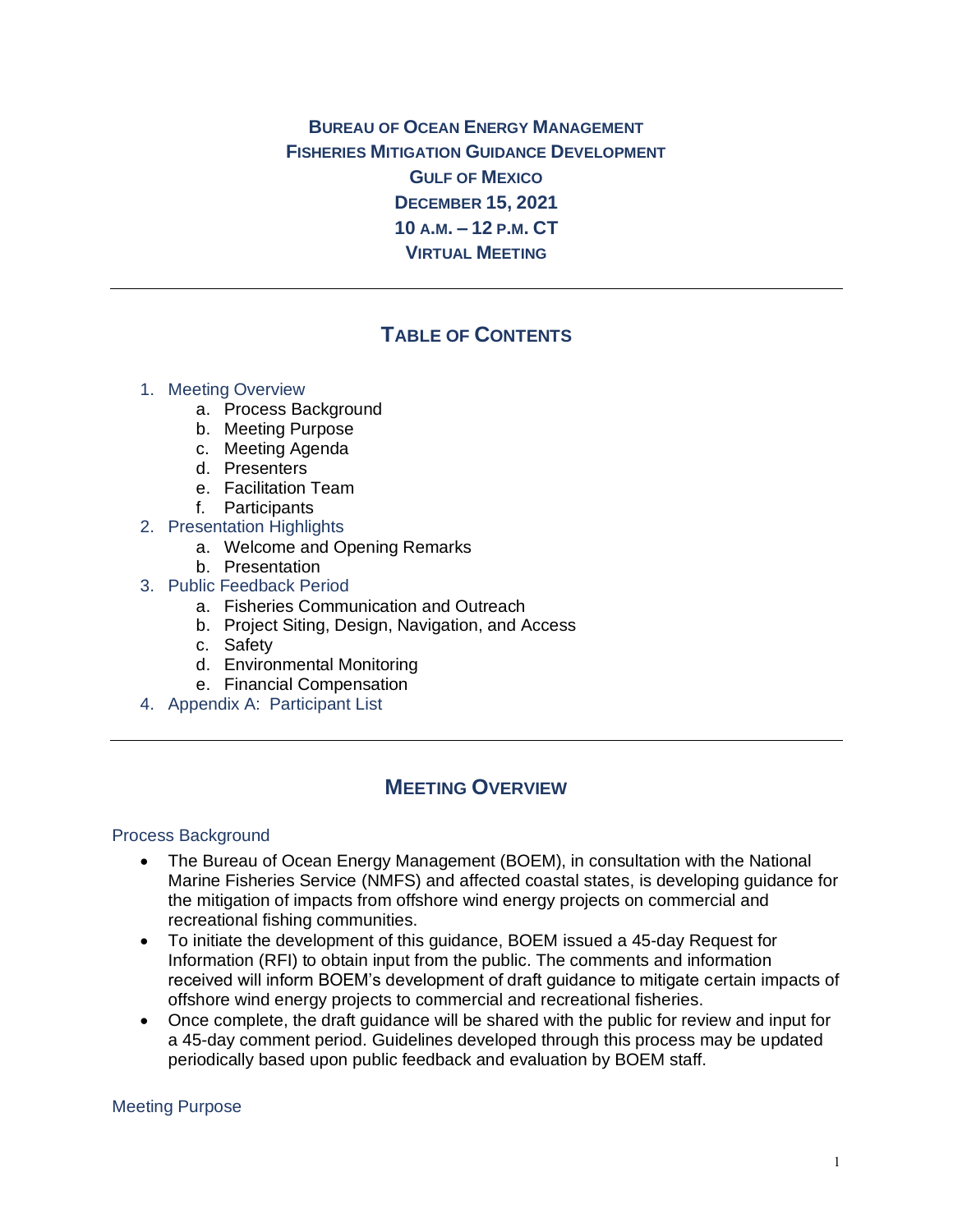- Present the process for developing the draft Guidance for Mitigating Impacts to Commercial and Recreational Fisheries from Offshore Wind Energy Development to key stakeholders and answer questions.
- Provide information on how to submit comments during the public comment process.
- Receive comments on key issue areas.

#### Agenda

- Welcome and Opening Remarks
- Logistics and Agenda Review
- Overview of BOEM's Request for Information to Inform its Guidance Document to Mitigate Potential Impacts to Fisheries
- Public Comment Period
- How to Submit Written Public Comments
- Timeline, Next Steps and Adjourn

| <b>Presenters</b><br>Mike Celata (opening remarks)<br>Brian Hooker               | BOEM<br><b>BOEM</b>                             |
|----------------------------------------------------------------------------------|-------------------------------------------------|
| <b>Agency Representatives</b><br><b>Tershara Matthews</b>                        | <b>BOEM</b>                                     |
| <b>Facilitation Team</b><br>Julielyn Gibbons<br><b>Adam Saslow</b><br>Anna Rossi | Kearns & West<br>Kearns & West<br>Kearns & West |

#### **Participants**

Eighty-eight (88) people registered for the meeting. A complete list of registrants is included as an appendix to this summary. Seven (7) people provided public feedback.

# **PRESENTATION HIGHLIGHTS**

#### Welcome and Opening Remarks

- Adam Saslow, facilitator, Kearns & West, welcomed attendees, and reviewed the meeting logistics and agenda. He emphasized that the meeting is intended as a conversation between BOEM and fishermen and asked other attendees to remain primarily in listen-only mode.
- Mike Celata, Regional Director for the Gulf of Mexico Region at BOEM, welcomed participants. He emphasized the importance of BOEM's work in fisheries mitigation as offshore wind projects develop. Mr. Celata discussed the Biden-Harris Administration's "30x30" goals, which aim to secure 30 gigawatts of offshore wind energy by 2030. Mr. Celata shared that the 30x30 effort will create many well paid, union positions across the country. He added that: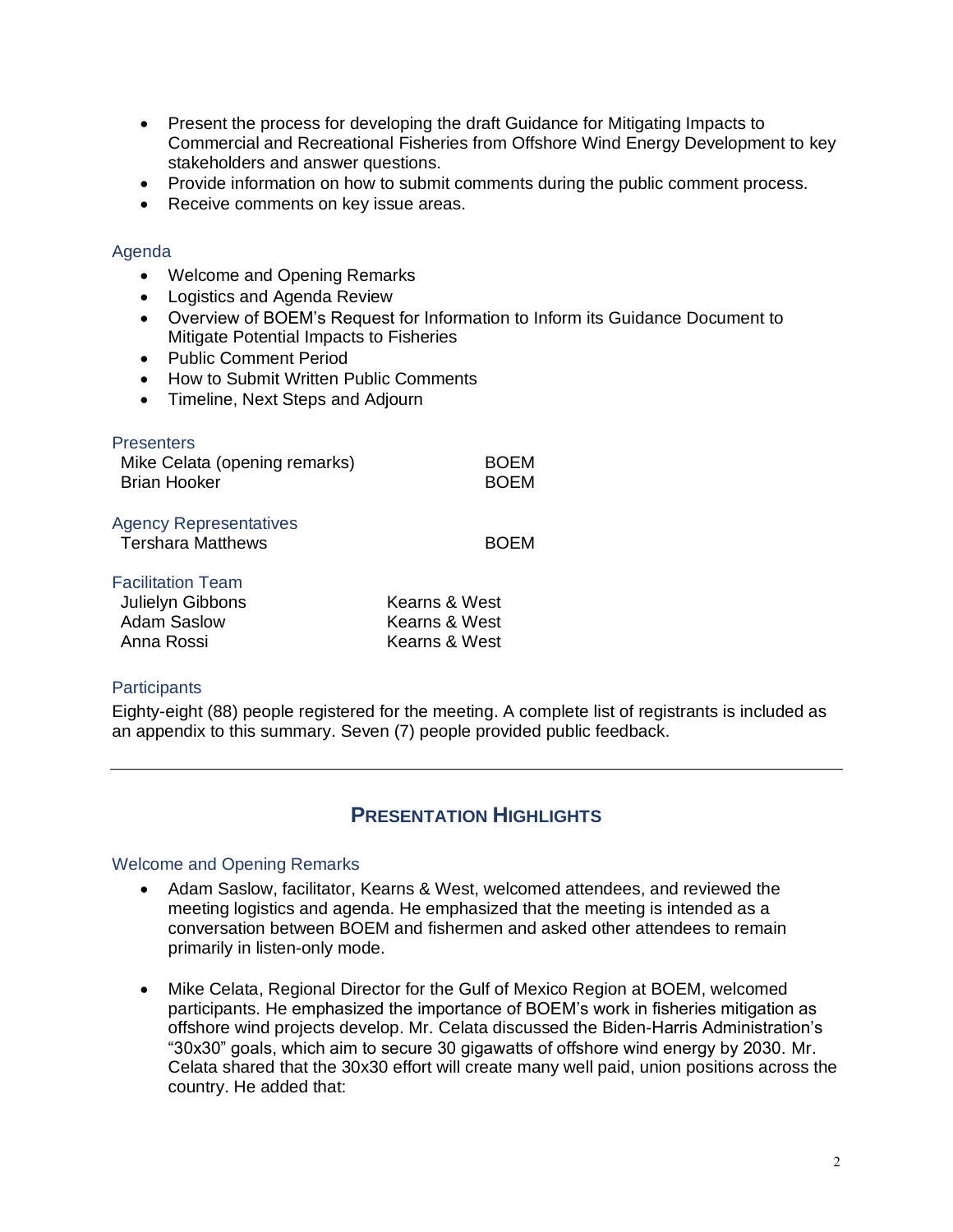- $\circ$  BOEM's authority to mitigate impacts is afforded by the Outer Continental Shelf Lands Act (OCSLA), which seeks to minimize or avoid impacts. OCSLA allows BOEM to establish compensation if these impacts are unavoidable.
- $\circ$  The guidance will clarify what developers should consider before submitting their plans, and how developers can engage the commercial fishing industry.
- $\circ$  BOEM is not creating a general fund, as they are required to submit all funds to the U.S. Department of Treasury.
- $\circ$  The goal is to offer more transparency and establish a clear process around fisheries mitigation by summer 2022 to support BOEM's environmental analysis for the construction and operations of several East Coast projects.
- $\circ$  BOEM will use information from this dialogue, and from discussions with federal, state, and Tribal partners to shape future mitigation discussions and develop a lasting engagement strategy that prioritizes science and meaningful collaboration.

## **Presentation**

- Overview of BOEM's Request for Information to Inform its Guidance for Mitigating Impacts to Commercial and Recreational Fisheries from Offshore Wind Energy Development (Brian Hooker, Lead Biologist, Office of Renewable Energy Programs, BOEM).
- Mr. Hooker's presentation can be accessed at: [https://www.boem.gov/sites/default/files/documents/renewable-energy/BOEM-Fisheries-](https://www.boem.gov/sites/default/files/documents/renewable-energy/BOEM-Fisheries-Guidance.pdf)[Guidance.pdf.](https://www.boem.gov/sites/default/files/documents/renewable-energy/BOEM-Fisheries-Guidance.pdf)
- Mr. Hooker shared that:
	- $\circ$  BOEM is in the initial stage of the fisheries mitigation guidance development process and wants input from fishermen before drafting the guidance document.
	- $\circ$  BOEM can impose mitigation measures, but the guidance would not apply to impacts that are separate from a given project.
	- $\circ$  Financial compensation will likely be handled at a regional level. There are more data on the East Coast than other regions.
	- o BOEM is not soliciting input on environmental monitoring of biological resources. BOEM does not want to repeat the efforts of those agencies.

# **PUBLIC FEEDBACK PERIOD**

Public comments generally fell into one of the following topic areas highlighted in the RFI: fisheries communication and outreach; project siting, design, navigation, and access; environmental monitoring; and financial compensation. Specific comments provided are described in greater detail below.

## Fisheries Communication and Outreach

• There exist significant data between the oil & gas and fishing industries for the Gulf of Mexico (GOM). Relationships between the GOM, BOEM, and the industry allow stakeholders to continue building relationships through workshops and outreach. Shell supports education around offshore development.

Project Siting, Design, Navigation, and Access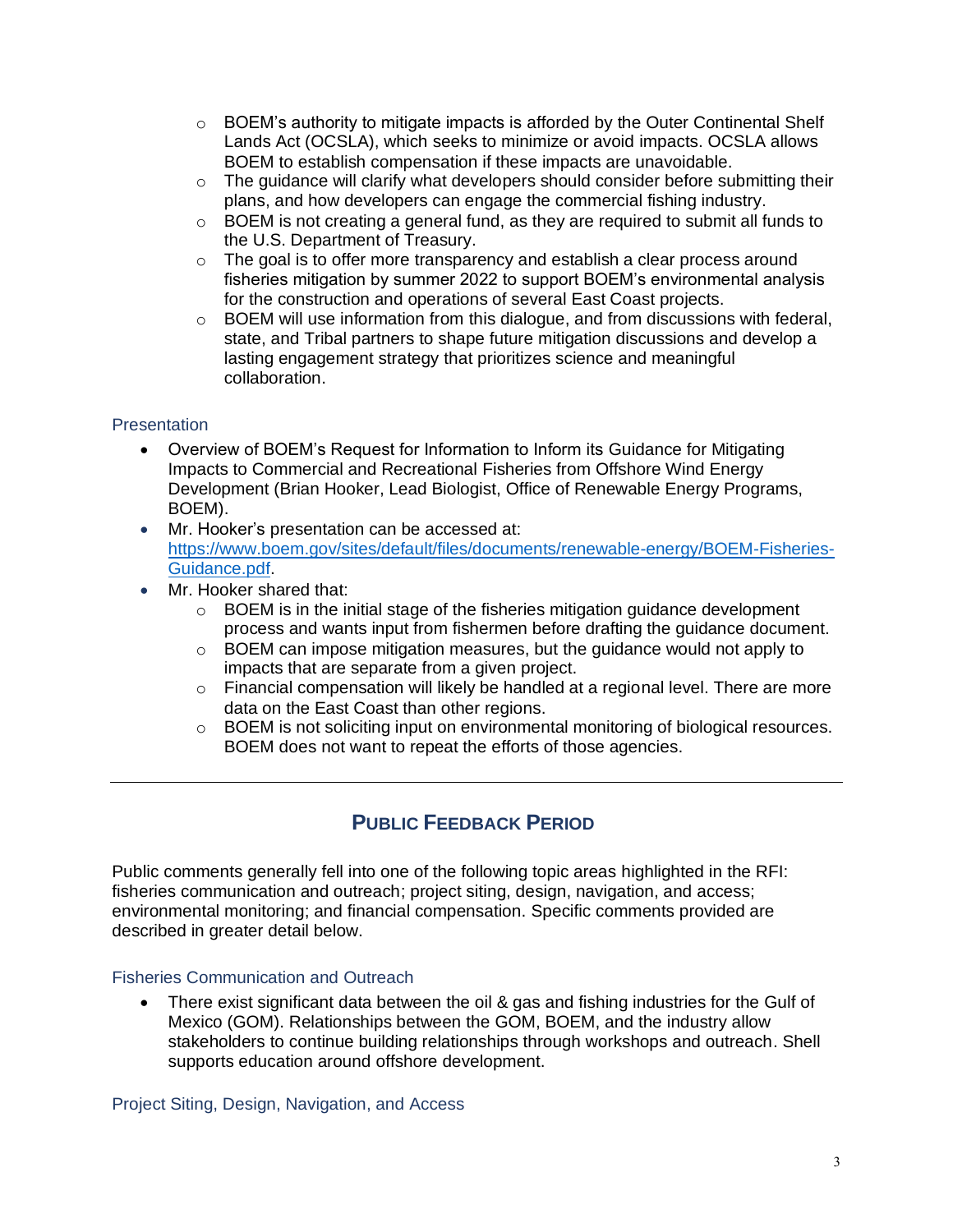- Why, if mitigation processes were in place, weren't fishermen in the Northeast not engaged in the pre-planning process and how could fishermen in the GOM become involved? Are there national requirements for establishing buffer zones, who is liable for accidents, and how might local tourism companies be involved in the cable siting process?
	- o *Mr. Hooker responded that BOEM is learning from the experiences in the Northeast. He acknowledged that some stakeholders felt left out of the process, despite BOEM's effort to include state and federal task forces and local fisherman. BOEM attempted to mitigate multiuse conflicts and prioritize areas that were considered high value. BOEM is evaluating if mitigation is adequate. Research on the Block Island Windfarm and Coastal Virginia Offshore Wind projects indicate that the air gap distance is great enough that blades would not restrict vessels from operating near wind turbines. This only applies to fixed platform designs. Floating platforms present different concerns for proximity fishing.*
	- o *Regarding buffer zones, Mr. Celata shared that no policy states that fisherman are restricted from fishing near turbines, but this topic will continue to be part of conversations in the Gulf. BOEM is engaged in the cable landfall issue. Landfall locations are determined based on market value and are available to the public after a lease is approved. The GOM is in the early stages of offshore wind leasing and BOEM has no near-term plans to begin siting. Leasing is scheduled for Winter 2022/2023. BOEM will meet with stakeholders wherever and whenever needed.*
- Is BOEM working with NOAA or others to evaluate the potential impacts of additional platforms on fishery stock and migration patterns?
	- o *Mr. Celata indicated that BOEM has historically conducted this research for oil & gas. Similar studies will be part of the environmental review process for potential windfarms.*
	- o *Mr. Hooker added that BOEM is reviewing studies from the North Sea to learn more about potential impacts from oil & gas.*
- Has BOEM consulted the U.S. Coast Guard about restricted areas and would sanctuaries be considered for offshore wind development?
	- o *Mr. Hooker responded that in the Atlantic, the U.S. Coast Guard has not yet placed restrictions around offshore wind facilities.*
	- o *Mr. Celata shared that the area west of the Mississippi, along the Texas coast to Mexico's border, has been identified for potential leasing. Sanctuaries are noted during the environmental review process. No development will occur within sanctuary boundaries.*
- Shrimpers fish off Florida, Louisiana, Texas, and Alabama and changes to the call area will impact movement between ports. Would BOEM consider the cumulative impacts of offshore wind development in the Gulf?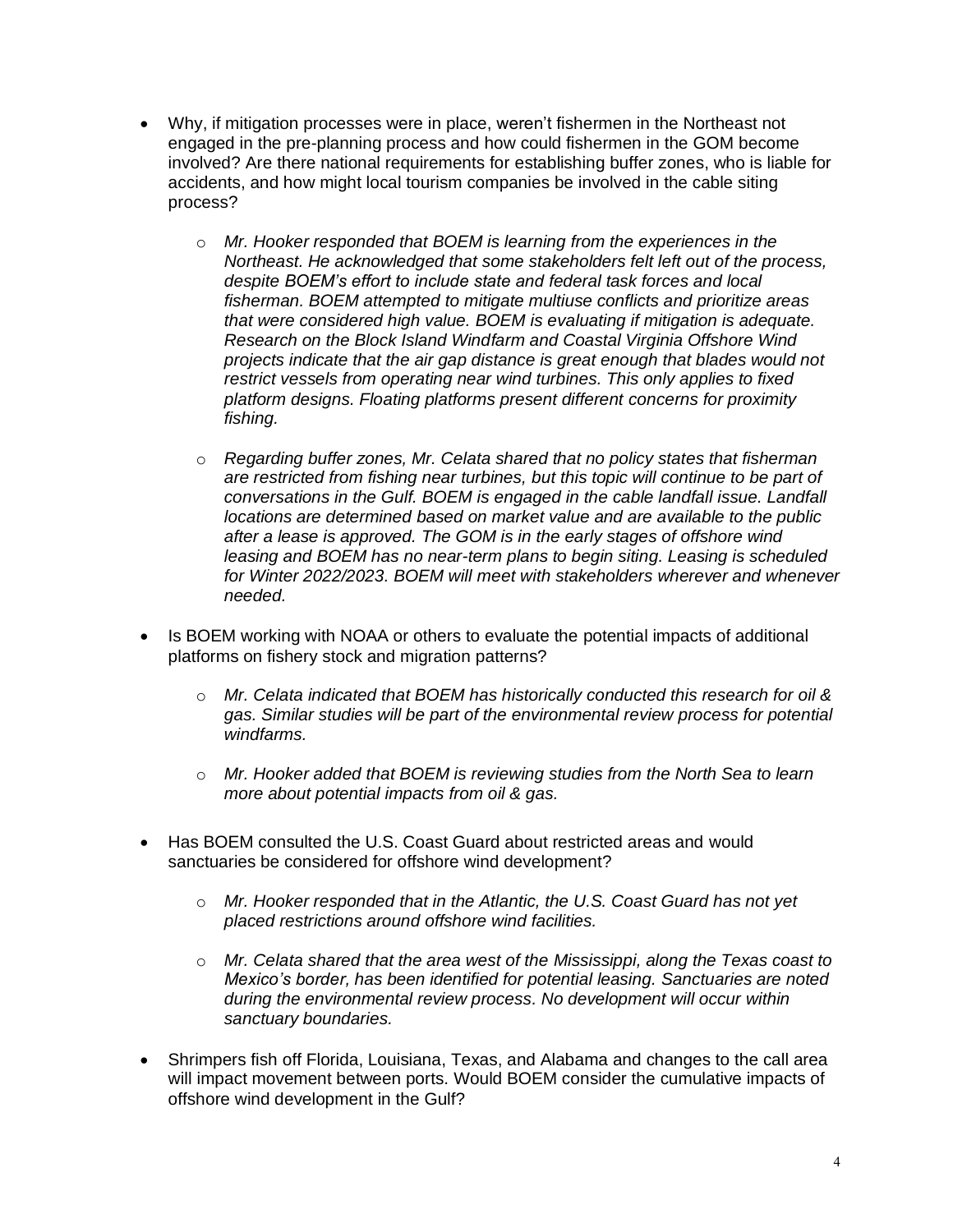- o *Mr. Celata shared that programmatic EISs are common for oil & gas development.*
- Should fishermen focus on South Texas due to developer interest, is there a policy on cable burial, and will BOEM enforce mitigation measures included in the project record?
	- o *Mr. Celata said the entire call area is still under consideration. BOEM plans to share a heat map that identifies areas of industry interest.*
	- o *Ms. Matthews shared that burial depth will be about 6ft, but depth may vary based on COPs.*
	- o *Regarding BOEM's authority to enforce mitigation, Mr. Hooker explained that the Bureau of Safety and Environmental Enforcement (BSEE) has authority on noncompliance investigations. There may be scenarios where mitigation is specified for phases of a project, but without specifications, the agreement is binding throughout the length of the project.*
- Can BOEM clarify restrictions to main collectors and who is liable for malfunctions?
	- o *Mr. Hooker indicated that platforms are considered private property, which prohibits tie-ups but does not restrict access. Electric service platforms may have more infrastructure and therefore cautionary notices based on the developer's decision. During construction, buffer zones may be established to ensure safety. Liability depends on the activity. Developers have insurance for facility failures. For lost gear, most have policies in place for compensation.*

## Environmental Monitoring

- The Gulf of Mexico Council has an Ecosystem Technical Committee that considers fishing at an ecosystem level to monitor potential climate change impacts. Will there be opportunities to further discuss impacts at the ecosystem level and how is climate integrated in the planning process?
	- o *Mr. Hooker responded that environmental reviews are conducted with all projects. The NEPA process is conducted during lease issuance and evaluates climate and ecosystem level effects. BOEM engaged with the council through habitat committees, and keeps members and councils updated.*
	- o *Mr. Celata shared that BOEM's Gulf Region Office will ensure that a BOEM GOM representative is available for these discussions.*

#### Financial Compensation

• Would the Biden administration and/or BOEM consider working with Congress to amend OCSLA to accommodate offshore wind development? How should the shrimp industry pursue compensation with operators, is there a difference for associations, and what is BOEM's role? The shrimp industry does not have time and money to privately negotiate on a project-to-project basis, especially as offshore wind opportunities expand. Is there a status update on the collaboration between NOAA and BOEM to apply spatial management methodologies to guide siting decisions?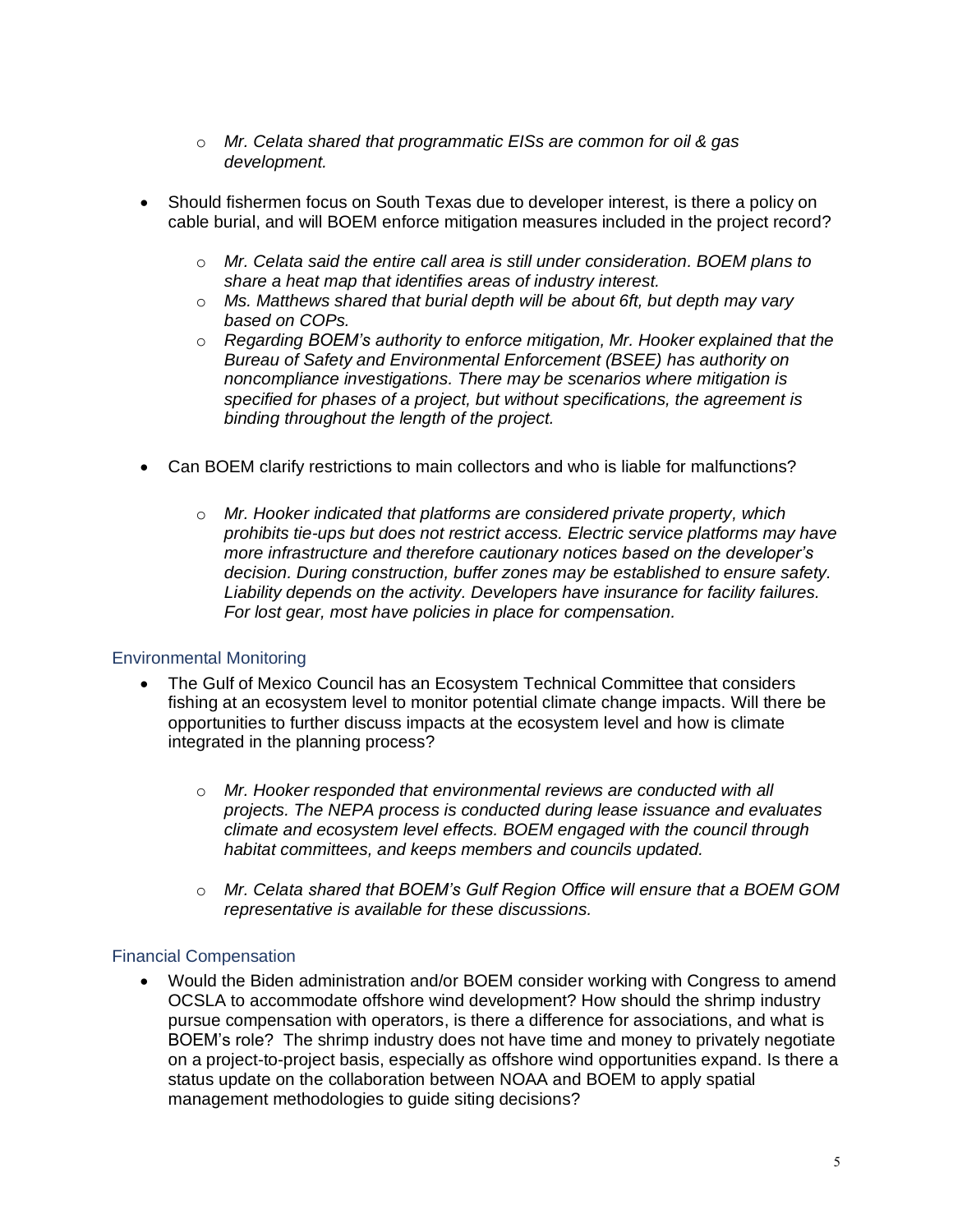- o *Mr. Celata responded that BOEM, as a federal agency, cannot lobby Congress on these issues but would encourage those interested to do so. NOAA started spatial planning for aquaculture and is working with BOEM to determine best decision practices for wind projects.*
- o *Mr. Hooker emphasized that the guidance would be released before any legislation is introduced. BOEM encourages early communication between developers and fisherman on how to mitigate potential issues. Some efforts on the Atlantic to share data via portals have been successful and the GOM is looking at similar options.*

The meeting adjourned at 11:49 p.m. CT.